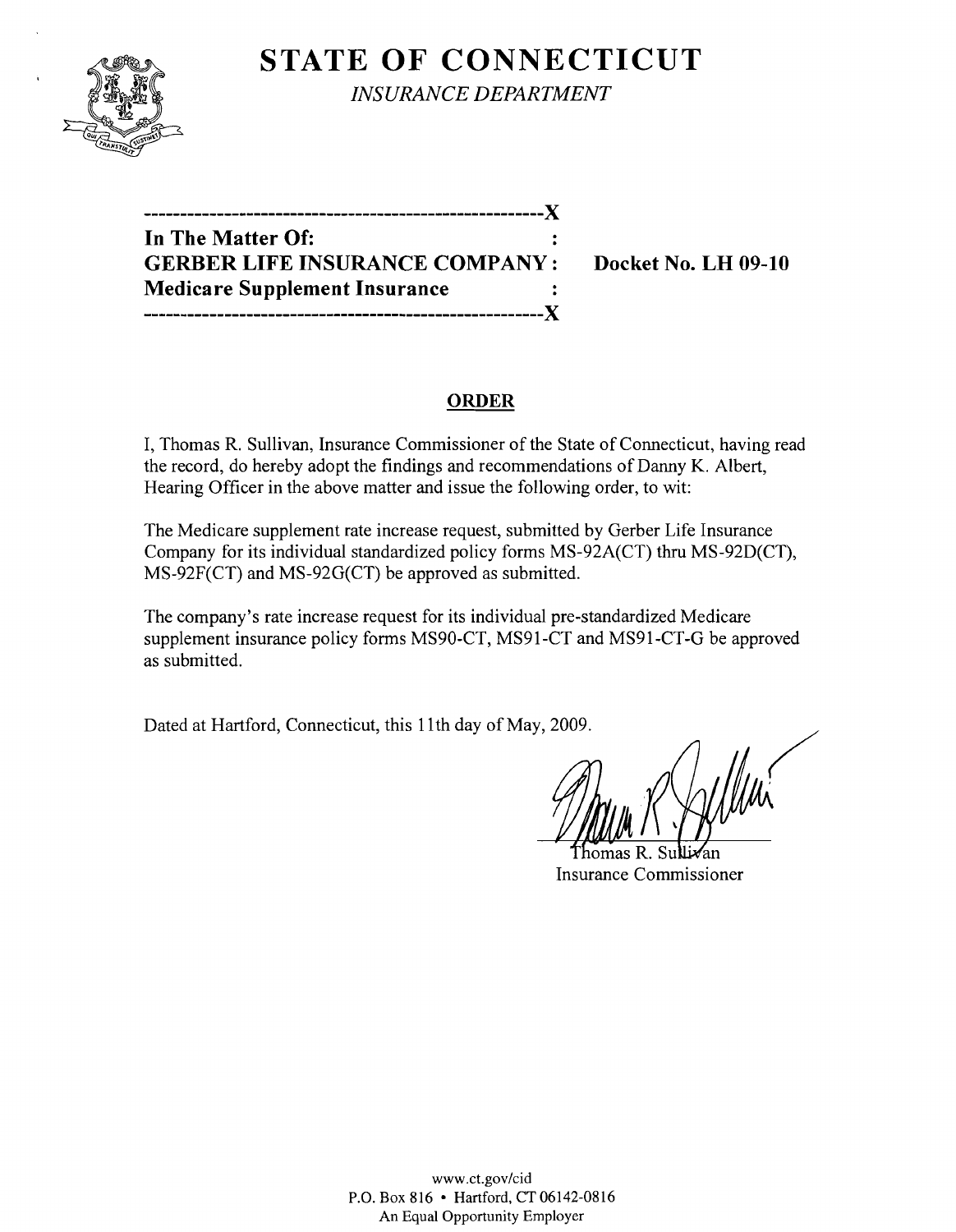

 $\mathbf{r}$ 

**STATE OF CONNECTICUT** 

*INSURANCE DEPARTMENT* 

**-------------------------------------------------------)( In The Matter Of: GERBER LIFE INSURANCE COMPANY: Docket No. LH 09-10 Medicare Supplement Insurance -------------------------------------------------------)(** 

# **PROPOSED FINAL DECISION**

# **INTRODUCTION**

The Insurance Commissioner of the State of Connecticut is empowered to review rates charged for individual and group Medicare supplement policies sold to any resident of this State who is eligible for Medicare. The source for this regulatory authority is contained in Chapter 700c and Section 38a-495a of the Connecticut General Statutes.

After due notice a hearing was held at the Insurance Department in Hartford on April 21, 2009 to consider whether or not the rate increase requested by Gerber Life Insurance Company on its individual standardized and pre-standardized Medicare supplement business should be approved.

No members from the general public attended the hearing.

No company representatives from Gerber Life Insurance Company attended the hearing.

The hearing was conducted in accordance with the requirements of Section 38a-474, Connecticut General Statutes, the Uniform Administrative Procedures Act, Chapter 54 of the Connecticut General Statutes, and the Insurance Department Rules of Practice, Section 38a-8-1 et seq. of the Regulations of Connecticut State Agencies.

The hearing was conducted in accordance with the requirements of Section 38a-474, Connecticut General Statutes, the Uniform Administrative Procedures Act, Chapter 54 of the Connecticut General Statutes, and the Insurance Department Rules of Practice, Section 38a-8-1 et seq. of the Regulations of Connecticut State Agencies.

A Medicare supplement (or Medigap) policy is a private health insurance policy sold on an individual or group basis which provides benefits that are additional to the benefits provided by Medicare. For many years Medicare supplement policies have been highly regulated under both state and federal law to protect the interests of persons eligible for Medicare who depend on these policies to provide additional coverage for the costs of health care.

Effective December I, 2005, Connecticut amended its program of standardized Medicare supplement policies in accordance with Section 38a-495a of the Connecticut General

> www.ct.gov/cid P.O. Box 816 • Hartford, CT 06142-0816 An Equal Opportunity Employer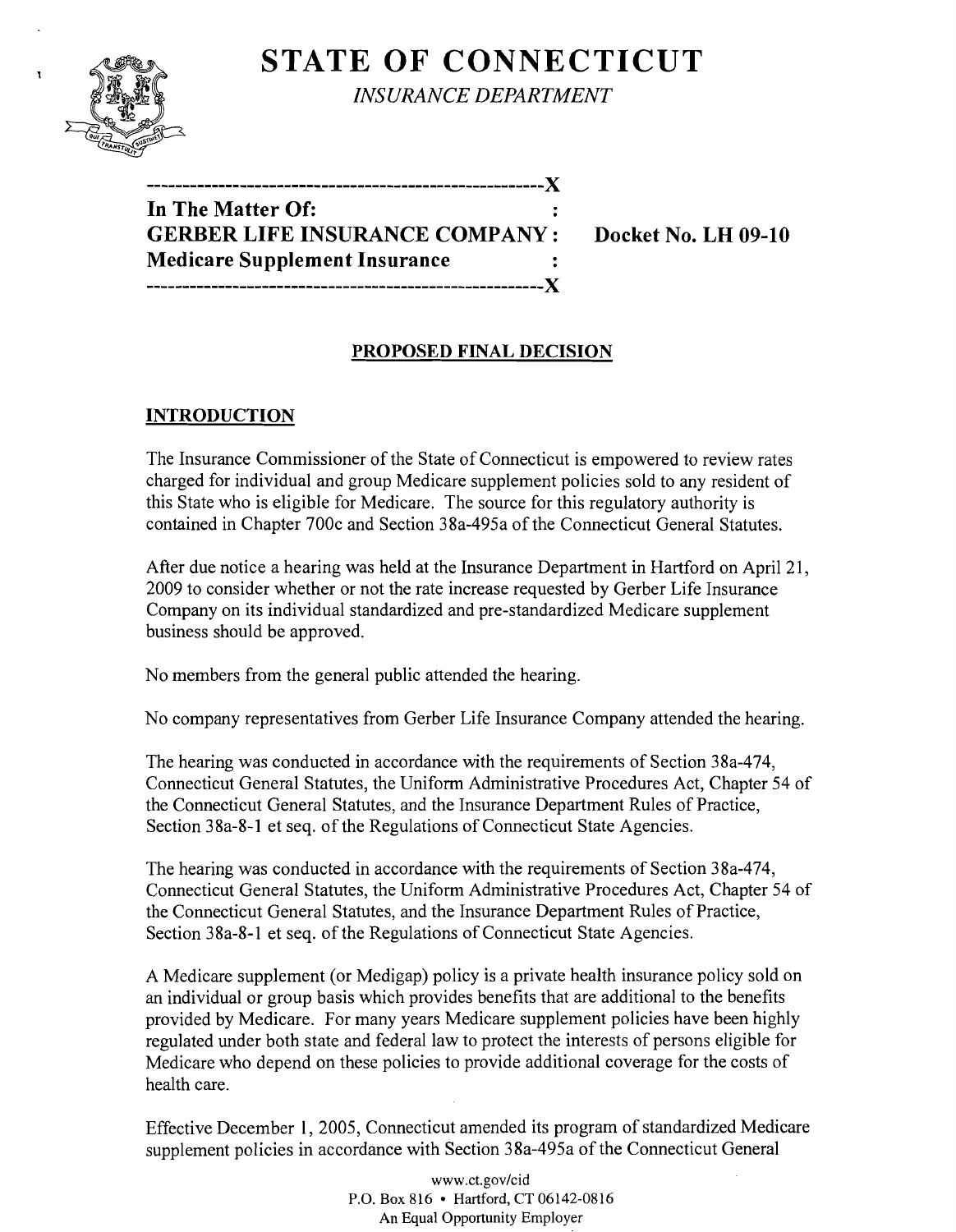Statutes, and Sections 38a-495a-1 through 38a-495a-21 of the Regulations of Connecticut Agencies. This program, which conforms to federal requirements, provides that all Insurers offering Medicare supplement policies for sale in the state must offer the basic "core" package of benefits known as Plan A. Insurers may also offer anyone or more of eleven other plans (Plans B through L).

Effective January 1,2006, in accordance with Section 38a-495c of the Connecticut General Statutes (as amended by Public Act 05-20) premiums for all Medicare supplement policies in the state must use community rating. Rates for Plans A through L must be computed without regard to age, gender, previous claims history or the medical condition of any person covered by a Medicare supplement policy or certificate.

The statute provides that coverage under Plan A through L may not be denied on the basis of age, gender, previous claims history or the medical condition of any covered person. Insurers may exclude benefits for losses incurred within six months from the effective date of coverage based on a pre-existing condition.

Effective October 1, 1998, carriers that offer Plan B or Plan C must make these plans as well as Plan A, available to all persons eligible for Medicare by reason of disability.

Insurers must also make the necessary arrangements to receive notice of all claims paid by Medicare for their insureds so that supplemental benefits can be computed and paid without requiring insureds to file claim forms for such benefits. This process of direct notice and automatic claims payment is commonly referred to as "piggybacking" or "crossover".

Sections 38a-495 and 38a-522 of the Connecticut General Statutes, and Section 38a-495a-10 of the Regulations of Connecticut Agencies, state that individual and group Medicare supplement policies must have anticipated loss ratios of 65% and 75%, respectively. Under Sections 38a-495-7 and 38a-495a-10 of the Regulations of Connecticut Agencies, filings for rate increases must demonstrate that actual and expected losses in relation to premiums meet these standards, and anticipated loss ratios for the entire future period for which the requested premiums are calculated to provide coverage must be expected to equal or exceed the appropriate loss ratio standard.

Section 38a-473 of the Connecticut General Statutes provides that no insurer may incorporate in its rates for Medicare supplement policies factors for expenses that exceed 150% ofthe average expense ratio for that insurer's entire written premium for all lines of health insurance for the previous calendar year.

### II. **FINDING OF FACT: Standardized**

 $\mathbf{r}$ 

After reviewing the exhibits entered into the record of this proceeding, and utilizing the experience, technical competence and specialized knowledge of the Insurance Department, the undersigned makes the following findings of fact:

- 1. Gerber Life Insurance Company has requested a 10% rate increase on its individual standardized Medicare supplement plans (MS-92A through D (CT) and F(CT) through  $G (CT)$ ).
- 2. As of 12/31/08 there were 65 policies in-force in Connecticut and 228 nationwide.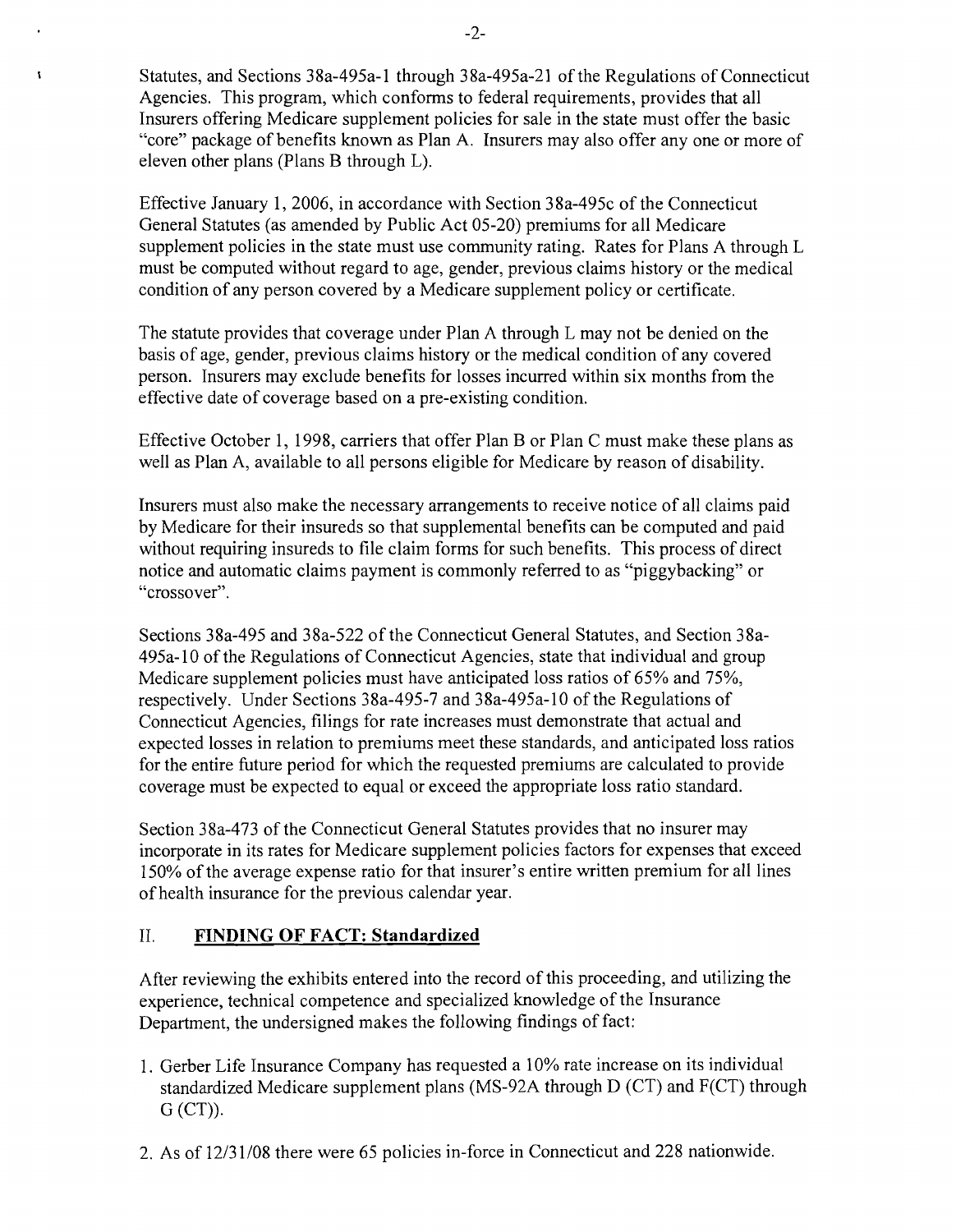- 3. The last rate increase approved for these policies was in May of 2008 and resulted in an increase of 10.0%.
- 4. Gerber Life certified that their expense factors are in compliance with section 38a-473,  $C.G.S.$
- 5. Gerber Life has conformed to subsection (e) of section 38a-495c, C.G.S. regarding the automatic claims processing requirement.
- 6. The proposed rates are designed to satisfy the Connecticut regulatory loss ratio of 65%.
- 7. The Connecticut estimated loss ratio for 2008 is 106.6% while the loss ratio from inception-to-date is 70.2%.
- 8. The nationwide estimated loss ratio for 2008 is 77.2% while the loss ratio from inception-to-date is 65.9%.
- 9. Trend of 8.0% and aging of 1.0% was used to project future claims.
- 10. Gerber Life Insurance Company's 2009 Medicare supplement rate filing proposal is in compliance with the requirements of regulation 38a-474 as it applies to the contents of the rate submission as well as the Actuarial memorandum.

### III. RECOMMENDATION

Recommend that the rate increase of 10% be approved as submitted, this rate change is reasonable in relationship to the benefits, estimated claim costs and the anticipated loss ratios the company expects to realize on this business.

### II. **FINDING OF FACT: Pre-Standardized**

After reviewing the exhibits entered into the record of this proceeding, and utilizing the experience, technical competence and specialized knowledge of the Insurance Department, the undersigned makes the following findings of fact:

- 1. Gerber Life Insurance Company has requested a 10% rate increase on its individual pre-standardized Medicare supplement plans (MS90-CT, MS91-CT and MS91-CT-G).
- 2. As of  $12/31/08$  there were 168 policies in-force in Connecticut. These policies were only sold in Connecticut.
- 3. The last rate increase approved for these policies was in February of 1997 and resulted in an increase of 10.0%.
- 4. Gerber Life certified that their expense factors are in compliance with section 38a-473, C.G.S.
- 5. Gerber Life has conformed to subsection (e) of section 38a-495c, C.G.S. regarding the automatic claims processing requirement.